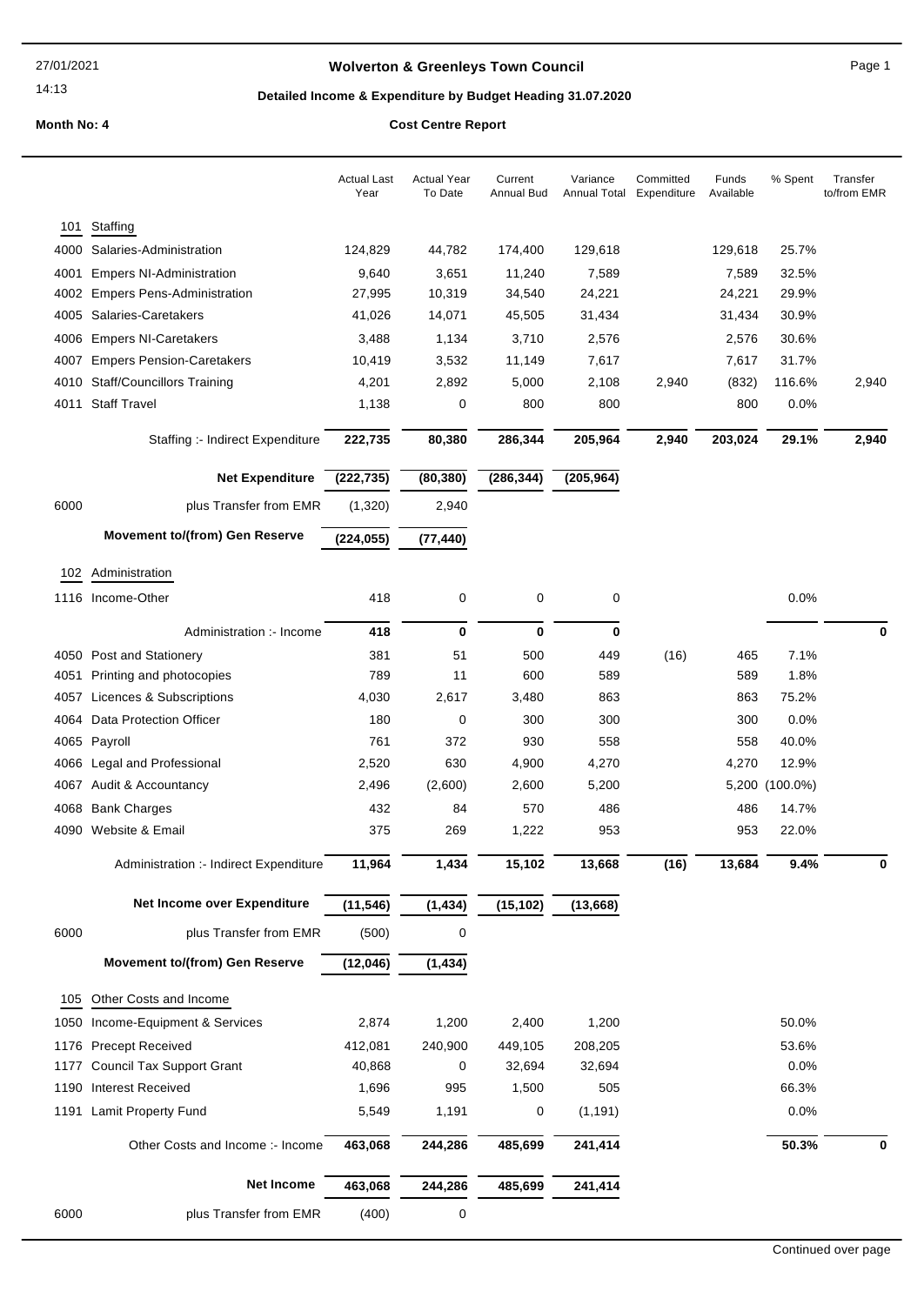# **Wolverton & Greenleys Town Council** Magness Council Page 2

# **Detailed Income & Expenditure by Budget Heading 31.07.2020**

|  | <b>COST Centre Report</b> |
|--|---------------------------|
|  |                           |

|          |                                            | <b>Actual Last</b><br>Year | <b>Actual Year</b><br>To Date | Current<br>Annual Bud | Variance<br>Annual Total | Committed<br>Expenditure | Funds<br>Available | % Spent   | Transfer<br>to/from EMR |
|----------|--------------------------------------------|----------------------------|-------------------------------|-----------------------|--------------------------|--------------------------|--------------------|-----------|-------------------------|
| 6001     | less Transfer to EMR                       | 665                        | 0                             |                       |                          |                          |                    |           |                         |
|          | <b>Movement to/(from) Gen Reserve</b>      | 462,003                    | 244,286                       |                       |                          |                          |                    |           |                         |
| 201      | Town Hall-Running                          |                            |                               |                       |                          |                          |                    |           |                         |
|          | 1000 Rent from Tenants                     | 20,391                     | 6,530                         | 20,000                | 13,470                   |                          |                    | 32.7%     |                         |
|          | 1005 Telephone/Photocopy Recharges         | 0                          | 0                             | 0                     | 0                        |                          |                    | 0.0%      |                         |
|          | 1007 Internet recharges                    | 0                          | 0                             | 540                   | 540                      |                          |                    | 0.0%      |                         |
| 1010     | <b>Library Recharges</b>                   | 7,000                      | 3,500                         | 7,000                 | 3,500                    |                          |                    | 50.0%     |                         |
|          | 1110 Income-Meeting Room                   | 1,000                      | (6)                           | 1,000                 | 1,006                    |                          |                    | $(0.6\%)$ |                         |
|          | 1115 Income-Photocopying                   | 339                        | 0                             | 300                   | 300                      |                          |                    | 0.0%      |                         |
|          | 1116 Income-Other                          | 2,067                      | 621                           | 1,600                 | 979                      |                          |                    | 38.8%     |                         |
|          | Town Hall-Running :- Income                | 30,798                     | 10,645                        | 30,440                | 19,795                   |                          |                    | 35.0%     | $\mathbf 0$             |
|          | 4058 IT Costs                              | 7,060                      | 6,780                         | 8,500                 | 1,720                    | 240                      | 1,480              | 82.6%     |                         |
|          | 4100 Rates                                 | 5,897                      | 5,993                         | 6,200                 | 207                      |                          | 207                | 96.7%     |                         |
|          | 4101 Water Charges                         | 398                        | 86                            | 400                   | 314                      |                          | 314                | 21.5%     |                         |
| 4110 Gas |                                            | 2,373                      | 863                           | 2,000                 | 1,137                    |                          | 1,137              | 43.2%     |                         |
| 4111     | Electricity                                | 5,056                      | 77                            | 4,325                 | 4,248                    |                          | 4,248              | 1.8%      |                         |
|          | 4115 Telephone                             | 1,487                      | 13                            | 1,500                 | 1,487                    |                          | 1,487              | 0.9%      |                         |
|          | 4116 Internet                              | 651                        | 163                           | 630                   | 467                      |                          | 467                | 25.8%     |                         |
|          | 4120 Town Hall-Minor Expenses              | 1,058                      | 172                           | 1,500                 | 1,328                    | 66                       | 1,262              | 15.9%     |                         |
| 4125     | Town Hall-Maintenance                      | 4,908                      | 1,120                         | 8,000                 | 6,880                    | 314                      | 6,566              | 17.9%     |                         |
|          | 4126 Cleaning                              | 4,610                      | 1,061                         | 7,000                 | 5,939                    |                          | 5,939              | 15.2%     |                         |
| 4128     | Town Hall-Security                         | 2,117                      | 420                           | 1,700                 | 1,280                    |                          | 1,280              | 24.7%     |                         |
|          | 4140 PWLB-Repayments                       | 40,953                     | 20,476                        | 41,000                | 20,524                   |                          | 20,524             | 49.9%     |                         |
|          | 4315 Equipmt Purchase & Maint.             | 1,146                      | 0                             | 3,500                 | 3,500                    | 1,130                    | 2,370              | 32.3%     |                         |
|          | Town Hall-Running :- Indirect Expenditure  | 77,715                     | 37,225                        | 86,255                | 49,030                   | 1,751                    | 47,279             | 45.2%     | $\mathbf 0$             |
|          | Net Income over Expenditure                | (46, 917)                  | (26, 580)                     | (55, 815)             | (29, 235)                |                          |                    |           |                         |
| 6000     | plus Transfer from EMR                     | 2,867                      | 0                             |                       |                          |                          |                    |           |                         |
|          | <b>Movement to/(from) Gen Reserve</b>      | (44, 050)                  | (26, 580)                     |                       |                          |                          |                    |           |                         |
| 202      | Town Hall-Projects                         |                            |                               |                       |                          |                          |                    |           |                         |
|          | 4315 Equipmt Purchase & Maint.             | 1,415                      | $\pmb{0}$                     | $\mathbf 0$           | 0                        |                          | 0                  | 0.0%      |                         |
|          | Town Hall-Projects :- Indirect Expenditure | 1,415                      | 0                             | $\bf{0}$              | 0                        | 0                        | 0                  |           | 0                       |
|          | <b>Net Expenditure</b>                     |                            |                               | $\pmb{0}$             |                          |                          |                    |           |                         |
|          |                                            | (1, 415)                   | 0                             |                       | 0                        |                          |                    |           |                         |
| 6000     | plus Transfer from EMR                     | 1,415                      | 0                             |                       |                          |                          |                    |           |                         |
|          | <b>Movement to/(from) Gen Reserve</b>      | 0                          | 0                             |                       |                          |                          |                    |           |                         |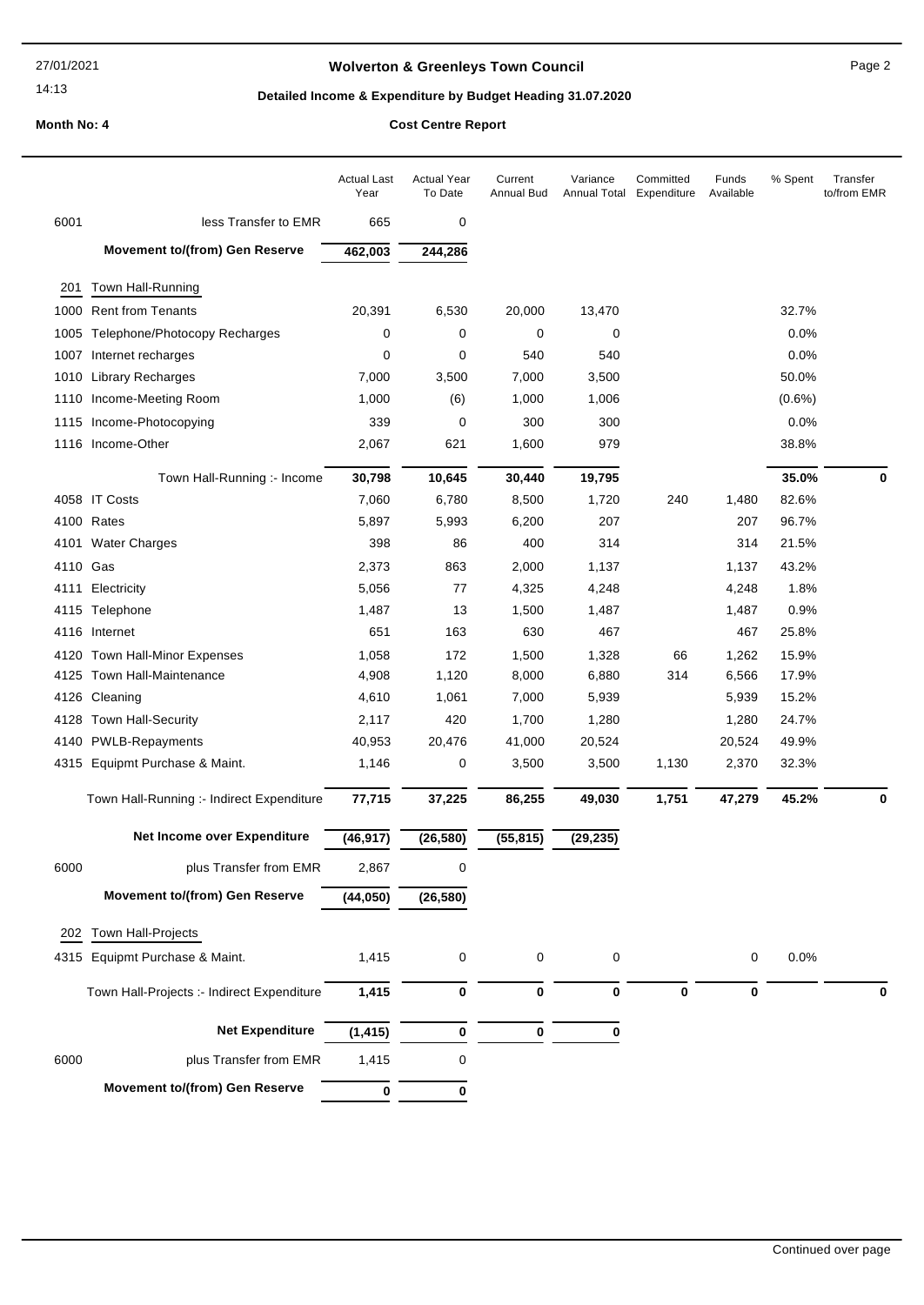# **Wolverton & Greenleys Town Council** Magness Council Page 3

# **Detailed Income & Expenditure by Budget Heading 31.07.2020**

|      |                                          | <b>Actual Last</b><br>Year | <b>Actual Year</b><br>To Date | Current<br>Annual Bud | Variance<br>Annual Total | Committed<br>Expenditure | Funds<br>Available | % Spent | Transfer<br>to/from EMR |
|------|------------------------------------------|----------------------------|-------------------------------|-----------------------|--------------------------|--------------------------|--------------------|---------|-------------------------|
|      | 203 Leased Assets                        |                            |                               |                       |                          |                          |                    |         |                         |
|      | 1116 Income-Other                        | 561                        | 0                             | 0                     | 0                        |                          |                    | 0.0%    |                         |
|      |                                          |                            |                               |                       |                          |                          |                    |         |                         |
|      | Leased Assets :- Income                  | 561                        | 0                             | 0                     | 0                        |                          |                    |         | 0                       |
|      | 4152 Greenleys Depot                     | 3,712                      | 116                           | 3,500                 | 3,384                    | 535                      | 2,849              | 18.6%   |                         |
|      | 4153 Water Tower                         | 3,859                      | 31                            | 3,000                 | 2,969                    |                          | 2,969              | 1.0%    |                         |
|      | 4155 Urban Farm                          | 1,403                      | (421)                         | 500                   | 921                      |                          | 921                | (84.2%) |                         |
|      | Leased Assets :- Indirect Expenditure    | 8,975                      | (273)                         | 7,000                 | 7,273                    | 535                      | 6,738              | 3.7%    | 0                       |
|      | Net Income over Expenditure              | (8, 413)                   | 273                           | (7,000)               | (7, 273)                 |                          |                    |         |                         |
| 210  | Allotments                               |                            |                               |                       |                          |                          |                    |         |                         |
| 1020 | <b>Community Orchard</b>                 | 41                         | 0                             | 58                    | 58                       |                          |                    | 0.0%    |                         |
| 1021 | Hodge Furze                              | 328                        | 0                             | 0                     | 0                        |                          |                    | 0.0%    |                         |
|      | 1022 Old Wolverton                       | 903                        | 10                            | 706                   | 696                      |                          |                    | 1.4%    |                         |
|      | 1023 Stacey Hill                         | 4,372                      | 313                           | 5,809                 | 5,496                    |                          |                    | 5.4%    |                         |
|      | Allotments :- Income                     | 5,644                      | 323                           | 6,573                 | 6,250                    |                          |                    | 4.9%    | 0                       |
|      | 4379 New Projects                        | 12                         | $\mathbf 0$                   | 0                     | 0                        |                          | 0                  | 0.0%    |                         |
| 4400 | <b>General Allotment Costs</b>           | 8,410                      | 55                            | 0                     | (55)                     |                          | (55)               | 0.0%    |                         |
| 4405 | <b>Stacey Hill Expenses</b>              | 1,587                      | 647                           | 1,375                 | 728                      | 20                       | 708                | 48.5%   |                         |
|      | 4406 Hodge Furze                         | 3,663                      | 0                             | 0                     | 0                        |                          | 0                  | 0.0%    |                         |
| 4407 | Old Wolverton                            | 848                        | 26                            | 490                   | 464                      |                          | 464                | 5.4%    |                         |
|      | 4408 Orchard Allotments                  | 175                        | 40                            | 350                   | 310                      |                          | 310                | 11.5%   |                         |
|      | Allotments :- Indirect Expenditure       | 14,694                     | 769                           | 2,215                 | 1,446                    | 20                       | 1,426              | 35.6%   | 0                       |
|      | Net Income over Expenditure              | (9,050)                    | (445)                         | 4,358                 | 4,803                    |                          |                    |         |                         |
| 6000 | plus Transfer from EMR                   | 12,055                     | 0                             |                       |                          |                          |                    |         |                         |
|      | <b>Movement to/(from) Gen Reserve</b>    | 3,005                      | (445)                         |                       |                          |                          |                    |         |                         |
|      | 301 Community Grants                     |                            |                               |                       |                          |                          |                    |         |                         |
|      | 1116 Income-Other                        | 83                         | $\pmb{0}$                     | 0                     | 0                        |                          |                    | 0.0%    |                         |
|      | 1117 Income-Grants                       | 7,341                      | 10,004                        | 20,000                | 9,996                    |                          |                    | 50.0%   |                         |
|      | Community Grants :- Income               | 7,425                      | 10,004                        | 20,000                | 9,996                    |                          |                    | 50.0%   | 0                       |
|      | 4200 Remembrance                         | 692                        | 0                             | 900                   | 900                      | 250                      | 650                | 27.8%   |                         |
| 4201 | Grants                                   | 9,077                      | 5,000                         | 18,000                | 13,000                   | 406                      | 12,595             | 30.0%   |                         |
|      | 4207 CAB                                 | 5,373                      | 0                             | 7,500                 | 7,500                    |                          | 7,500              | 0.0%    |                         |
|      | Community Grants :- Indirect Expenditure | 15,142                     | 5,000                         | 26,400                | 21,400                   | 656                      | 20,745             | 21.4%   | 0                       |
|      | Net Income over Expenditure              | (7, 718)                   | 5,004                         | (6, 400)              | (11, 404)                |                          |                    |         |                         |
| 6000 | plus Transfer from EMR                   | (250)                      | 0                             |                       |                          |                          |                    |         |                         |
| 6001 | less Transfer to EMR                     | 8,963                      | 0                             |                       |                          |                          |                    |         |                         |
|      | <b>Movement to/(from) Gen Reserve</b>    | (16, 931)                  | 5,004                         |                       |                          |                          |                    |         |                         |
|      |                                          |                            |                               |                       |                          |                          |                    |         |                         |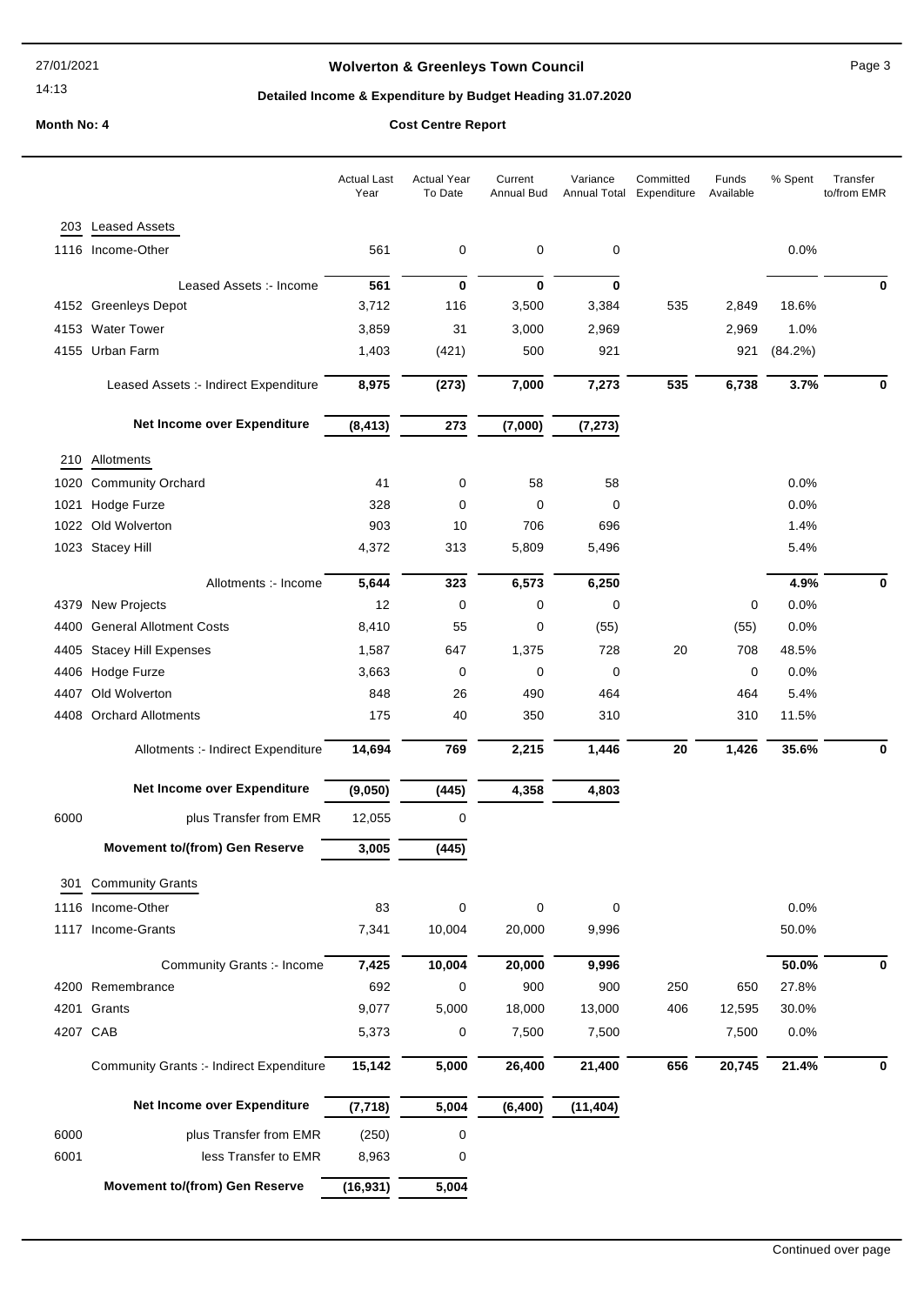# **Wolverton & Greenleys Town Council** Magnetic Page 4

# **Detailed Income & Expenditure by Budget Heading 31.07.2020**

|      |                                                 | <b>Actual Last</b><br>Year | <b>Actual Year</b><br>To Date | Current<br>Annual Bud | Variance  | Committed<br>Annual Total Expenditure | Funds<br>Available | % Spent | Transfer<br>to/from EMR |
|------|-------------------------------------------------|----------------------------|-------------------------------|-----------------------|-----------|---------------------------------------|--------------------|---------|-------------------------|
| 305  | <b>Community Projects</b>                       |                            |                               |                       |           |                                       |                    |         |                         |
|      | 1002 BIB income                                 | 425                        | 0                             | 0                     | 0         |                                       |                    | $0.0\%$ |                         |
| 1100 | Income-Newsletter & Adverts                     | 3,731                      | 23                            | 3,800                 | 3,777     |                                       |                    | 0.6%    |                         |
| 1116 | Income-Other                                    | 563                        | 0                             | 0                     | 0         |                                       |                    | 0.0%    |                         |
|      | 1125 Hodge Lea Meeting Place                    | 6,271                      | 0                             | 4,500                 | 4,500     |                                       |                    | 0.0%    |                         |
|      | Community Projects :- Income                    | 10,990                     | 23                            | 8,300                 | 8,277     |                                       |                    | 0.3%    | 0                       |
|      | 4273 MK12 Partnership                           | 0                          | 0                             | 2,500                 | 2,500     | 1,150                                 | 1,350              | 46.0%   |                         |
|      | <b>Community Projects :- Direct Expenditure</b> | 0                          | $\bf{0}$                      | 2,500                 | 2,500     | 1,150                                 | 1,350              | 46.0%   | 0                       |
| 4209 | <b>BIB</b>                                      | 3,943                      | 0                             | 0                     | 0         |                                       | 0                  | 0.0%    |                         |
| 4230 | <b>Floodlight Running Costs</b>                 | 398                        | 17                            | 500                   | 483       |                                       | 483                | 3.3%    |                         |
| 4231 | Digital Inclusion                               | 3,575                      | (59)                          | 1,000                 | 1,059     | 1,200                                 | (141)              | 114.1%  |                         |
| 4235 | <b>Newsletter Costs</b>                         | 17,349                     | 5,677                         | 17,900                | 12,223    |                                       | 12,223             | 31.7%   |                         |
| 4261 | Hodge Lea Meeting Place                         | 15,155                     | 1,871                         | 4,500                 | 2,629     | 358                                   | 2,271              | 49.5%   |                         |
| 4262 | Hodge Lea Croft Improvements                    | 36                         | 0                             | 0                     | 0         |                                       | 0                  | $0.0\%$ |                         |
| 4263 | <b>Greenleys Community Garden</b>               | 6,390                      | 0                             | 0                     | 0         | (1,025)                               | 1,025              | 0.0%    |                         |
| 4315 | Equipmt Purchase & Maint.                       | 29                         | 17                            | 0                     | (17)      |                                       | (17)               | 0.0%    |                         |
| 4379 | New Projects                                    | 1,513                      | 203                           | 15,000                | 14,797    |                                       | 14,797             | 1.4%    |                         |
|      | Community Projects :- Indirect Expenditure      | 48,388                     | 7,727                         | 38,900                | 31,173    | 533                                   | 30,640             | 21.2%   | 0                       |
|      | Net Income over Expenditure                     | (37, 398)                  | (7, 704)                      | (33, 100)             | (25, 396) |                                       |                    |         |                         |
| 6000 | plus Transfer from EMR                          | 8,105                      | 0                             |                       |           |                                       |                    |         |                         |
| 6001 | less Transfer to EMR                            | 900                        | 0                             |                       |           |                                       |                    |         |                         |
|      | <b>Movement to/(from) Gen Reserve</b>           | (30, 193)                  | (7, 704)                      |                       |           |                                       |                    |         |                         |
|      |                                                 |                            |                               |                       |           |                                       |                    |         |                         |
| 310  | <b>Community Events</b>                         |                            |                               |                       |           |                                       |                    |         |                         |
|      | 1105 Income-Twinning                            | 300                        | 0                             | 1,000                 | 1,000     |                                       |                    | 0.0%    | 300                     |
|      | 1106 Income - Fireworks                         | 1,247                      | 0                             | 2,300                 | 2,300     |                                       |                    | 0.0%    |                         |
|      | 1107 Income - Town Trail App                    | 0                          | 0                             | 500                   | 500       |                                       |                    | 0.0%    |                         |
|      | 1108 Income-New projects                        | 3,928                      | (350)                         | 0                     | 350       |                                       |                    | 0.0%    |                         |
| 1109 | Income - Summer Festival                        | 670                        | (40)                          | 0                     | 40        |                                       |                    | 0.0%    |                         |
|      | 1116 Income-Other                               | 11,252                     | 0                             | 0                     | 0         |                                       |                    | 0.0%    |                         |
|      | Community Events :- Income                      | 17,397                     | (390)                         | 3,800                 | 4,190     |                                       |                    | (10.3%) | 300                     |
|      | 4274 Summer Festival                            | 5,184                      | 330                           | (5,000)               | (5, 330)  | 1,751                                 | (7,081)            | (41.6%) |                         |
| 4275 | <b>Town Twinning</b>                            | 1,339                      | 0                             | 2,500                 | 2,500     |                                       | 2,500              | $0.0\%$ |                         |
| 4277 | Fireworks                                       | 7,822                      | 1,563                         | 10,000                | 8,438     | 1,543                                 | 6,895              | 31.1%   |                         |
| 4278 | Lantern Festival                                | 5,149                      | 98                            | 5,140                 | 5,042     |                                       | 5,042              | 1.9%    |                         |
| 4315 | Equipmt Purchase & Maint.                       | 0                          | 22                            | 0                     | (22)      |                                       | (22)               | 0.0%    |                         |
| 4379 | New Projects                                    | 900                        | 0                             | 0                     | 0         | 2,978                                 | (2,978)            | 0.0%    |                         |
|      | <b>Community Events :- Indirect Expenditure</b> | 20,395                     | 2,013                         | 12,640                | 10,627    | 6,272                                 | 4,355              | 65.5%   | 0                       |
|      | Net Income over Expenditure                     | (2,998)                    | (2, 403)                      | (8, 840)              | (6, 437)  |                                       |                    |         |                         |
| 6000 | plus Transfer from EMR                          | (1, 442)                   | $\pmb{0}$                     |                       |           |                                       |                    |         |                         |
| 6001 | less Transfer to EMR                            | 0                          | 300                           |                       |           |                                       |                    |         |                         |
|      |                                                 |                            |                               |                       |           |                                       |                    |         |                         |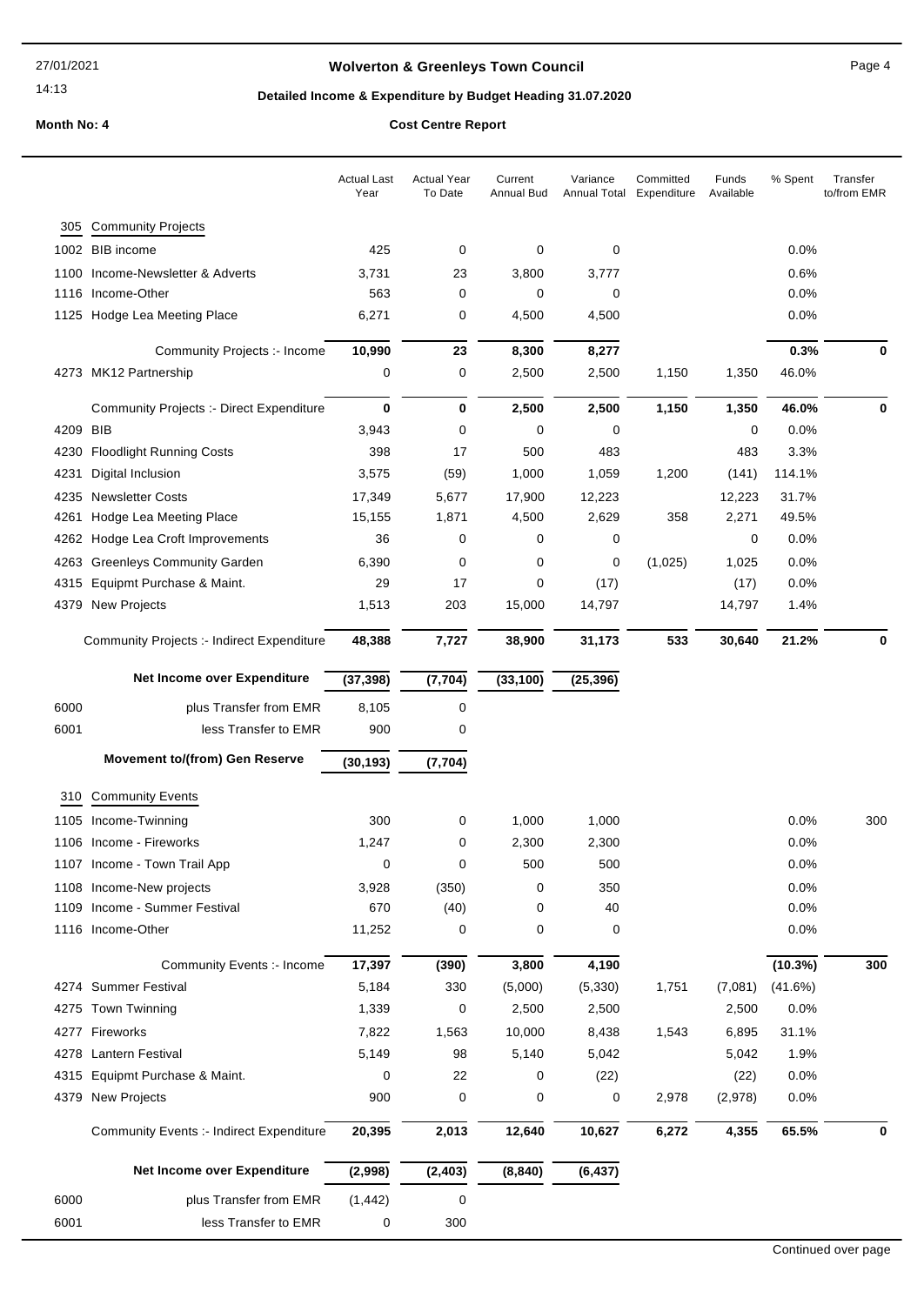# **Wolverton & Greenleys Town Council Page 5** Page 5

# **Detailed Income & Expenditure by Budget Heading 31.07.2020**

|          |                                              | <b>Actual Last</b><br>Year | Actual Year<br>To Date | Current<br>Annual Bud | Variance<br>Annual Total | Committed<br>Expenditure | Funds<br>Available | % Spent | Transfer<br>to/from EMR |
|----------|----------------------------------------------|----------------------------|------------------------|-----------------------|--------------------------|--------------------------|--------------------|---------|-------------------------|
|          | <b>Movement to/(from) Gen Reserve</b>        | (4, 440)                   | (2,703)                |                       |                          |                          |                    |         |                         |
|          | 401 Town Upkeep                              |                            |                        |                       |                          |                          |                    |         |                         |
|          | 1116 Income-Other                            | 1,992                      | 0                      | 0                     | 0                        |                          |                    | 0.0%    |                         |
|          | Town Upkeep :- Income                        | 1,992                      | 0                      | $\mathbf 0$           | 0                        |                          |                    |         | 0                       |
| 4209 BIB |                                              | $\mathbf 0$                | 54                     | 2,500                 | 2,446                    | 67                       | 2,379              | 4.8%    |                         |
|          | 4302 Dog Waste Collection                    | 10,102                     | 4,603                  | 13,000                | 8,397                    |                          | 8,397              | 35.4%   |                         |
|          | 4310 Caretaker Costs                         | 505                        | 167                    | 400                   | 233                      |                          | 233                | 41.7%   |                         |
|          | 4315 Equipmt Purchase & Maint.               | 56,911                     | 0                      | 0                     | 0                        |                          | 0                  | 0.0%    |                         |
|          | 4316 Planting                                | 12,106                     | 0                      | 13,160                | 13,160                   |                          | 13,160             | 0.0%    |                         |
|          | 4319 Weed Machine Operation                  | 680                        | 0                      | 0                     | 0                        |                          | 0                  | 0.0%    |                         |
|          | 4320 Vehicle Running Costs                   | 2,637                      | 447                    | 2,800                 | 2,353                    | 260                      | 2,093              | 25.3%   |                         |
|          | 4379 New Projects                            | 6,092                      | 0                      | 0                     | 0                        |                          | 0                  | 0.0%    |                         |
|          | Town Upkeep :- Indirect Expenditure          | 89,034                     | 5,271                  | 31,860                | 26,589                   | 327                      | 26,263             | 17.6%   | 0                       |
|          | Net Income over Expenditure                  | (87, 042)                  | (5, 271)               | (31, 860)             | (26, 589)                |                          |                    |         |                         |
| 6000     | plus Transfer from EMR                       | 59,621                     | 0                      |                       |                          |                          |                    |         |                         |
|          | <b>Movement to/(from) Gen Reserve</b>        | (27, 421)                  | (5, 271)               |                       |                          |                          |                    |         |                         |
| 405      | Town Upkeep-Projects                         |                            |                        |                       |                          |                          |                    |         |                         |
| 4315     | Equipmt Purchase & Maint.                    | 0                          | 910                    | 0                     | (910)                    |                          | (910)              | 0.0%    |                         |
|          | 4370 Christmas Lights                        | 13,197                     | 550                    | 16,000                | 15,450                   | 5,029                    | 10,421             | 34.9%   |                         |
| 4379     | <b>New Projects</b>                          | 17,601                     | 1,181                  | 0                     | (1, 181)                 |                          | (1, 181)           | 0.0%    |                         |
| 4385     | <b>Bloomer Siting &amp; Town Trail</b>       | 936                        | 0                      | 0                     | 0                        |                          | 0                  | 0.0%    |                         |
|          | 4386 Directional Signage                     | 48                         | 0                      | 0                     | 0                        |                          | 0                  | 0.0%    |                         |
|          | Town Upkeep-Projects :- Indirect Expenditure | 31,782                     | 2,641                  | 16,000                | 13,359                   | 5,029                    | 8,330              | 47.9%   | 0                       |
|          | <b>Net Expenditure</b>                       | (31, 782)                  | (2,641)                | (16,000)              | (13, 359)                |                          |                    |         |                         |
| 6000     | plus Transfer from EMR                       | 16,615                     | $\pmb{0}$              |                       |                          |                          |                    |         |                         |
|          | <b>Movement to/(from) Gen Reserve</b>        | (15, 167)                  | (2,641)                |                       |                          |                          |                    |         |                         |
|          | 500 Council                                  |                            |                        |                       |                          |                          |                    |         |                         |
|          | 1195 Community infrastructure Inc            | 5,000                      | 0                      | 0                     | 0                        |                          |                    | 0.0%    |                         |
|          | Council :- Income                            | 5,000                      | 0                      | $\mathbf 0$           | 0                        |                          |                    |         | 0                       |
|          | 4119 Insurance                               | 4,170                      | (237)                  | 4,896                 | 5,133                    |                          | 5,133              | (4.8%)  |                         |
|          | 4315 Equipmt Purchase & Maint.               | 0                          | 1,090                  | 0                     | (1,090)                  | 18                       | (1, 108)           | 0.0%    |                         |
|          | 4500 Crime Prevention and Environme          | 13,211                     | 3,341                  | 13,000                | 9,659                    | 180                      | 9,479              | 27.1%   |                         |
|          | 4515 Councillor allowances & exp             | 291                        | 0                      | 1,000                 | 1,000                    |                          | 1,000              | 0.0%    |                         |